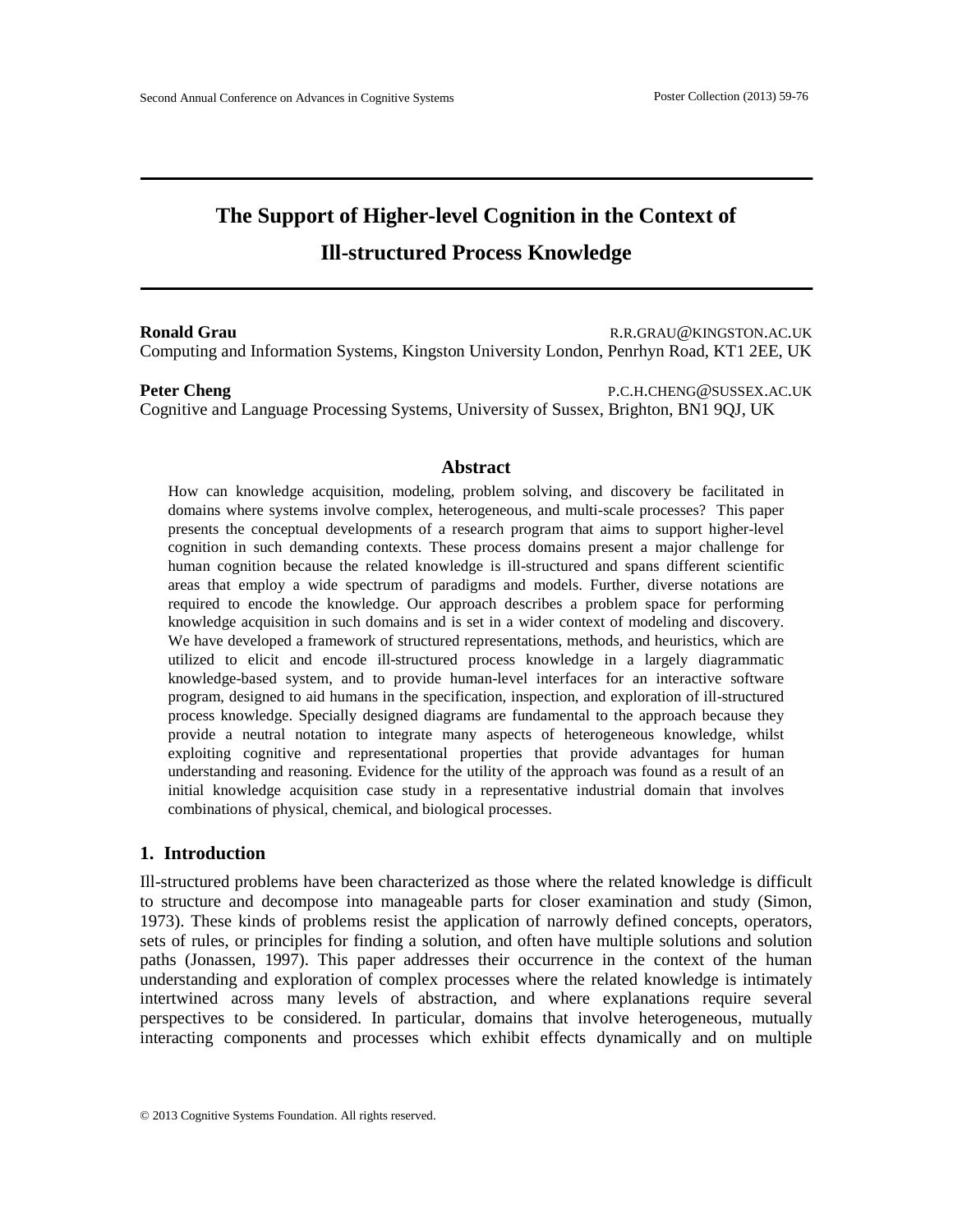temporal and spatial scales present a tremendous challenge for human cognition. Performing systematic knowledge operations in these domains is a holistic, ill-structured problem, exacerbated as particular concepts, paradigms, models, and notations inherent to different scientific or technological areas need to be considered in combination.

Such processes are ubiquitous in both industrial and scientific domains. For example, certain manufacturing domains like Pharmaceutics, Food Processing, or Materials Synthesis engage multistage processing to combine diverse materials into products, where both the materials used and also the methods and procedures involved in their transformation directly influence the course of processes which have an impact on the final structure, functions, and properties of a product. Although some related scientific knowledge exists about the processes involved, it appears distributed across different disciplines and is difficult to represent and examine in combination. As a result, interactions between heterogeneous processes are often not fully understood such that the design of products relies on the tacit knowledge from experienced practitioners and researchers, and the application of weak trial-and-error methods in order to make up for uncertain, vague, or unreliable knowledge about the domain. In science, illstructured process knowledge presents a common problem for disciplines that need to consider data and models from different areas, especially at the forefront of scientific discovery. Examples include research in areas like Systems Biology, Climatology, Geology, or Astronomy. As these fields are increasingly drawing together scientific data from multiple sources – inheriting their related concepts, paradigms, models, and notations – a need arises for novel methods and tools that help integrate and interpret these data, and discover new knowledge.

Despite the apparent importance of ill-structured process knowledge, there have been only few attempts to develop new conceptual approaches, paradigms, or computational tools to support high-level cognition in such domains. While there has been some research in areas such as Cognitive Science and Artificial Intelligence, Process Modeling, Knowledge Engineering, Information Visualization, or Computational Scientific Discovery, which has addressed related aspects in isolation, none of these areas present an overall solution. A major reason for this common but unfortunate state of affairs lies in the lack of adequate characterizations of the diverse and complex knowledge that would be needed to underpin any systematic approach to the modeling and exploration of the related processes. The notion of *complex, multi-dynamic (CMD) processes* (Grau 2009) presents an attempt to characterize the ill-structured nature of these processes as classes of knowledge, and to capture the various abstractions and perspectives that exist in the context of structural, behavioral, and functional aspects of complexity, as well as some of the dynamic interrelations between these aspects. For example, consider systems that involve structural dynamics, where the conceptual and the physical structure diverge over time as materials and their subcomponents develop multiple physical instances which become spatially distributed over different parts of the system; and where new materials may be created, existing materials destroyed, or properties be modified in the course of processes. CMD processes also capture notions of behavioral and functional dynamics, where the activation conditions and the nature of the processes associated with particular substances and functional outputs depend on environmental conditions, the properties of existing components, and the performance of other processes. These may compete for the same resources, and possibly exhibit magnifying or opposing effects on different properties of components, other processes, or the system as a whole.

The general approach described in this paper aims to achieve some first steps in providing a comprehensive conceptual, representational, and cognitive foundation for the development of methods and tools that assist humans in the acquisition, modeling and discovery of ill-structured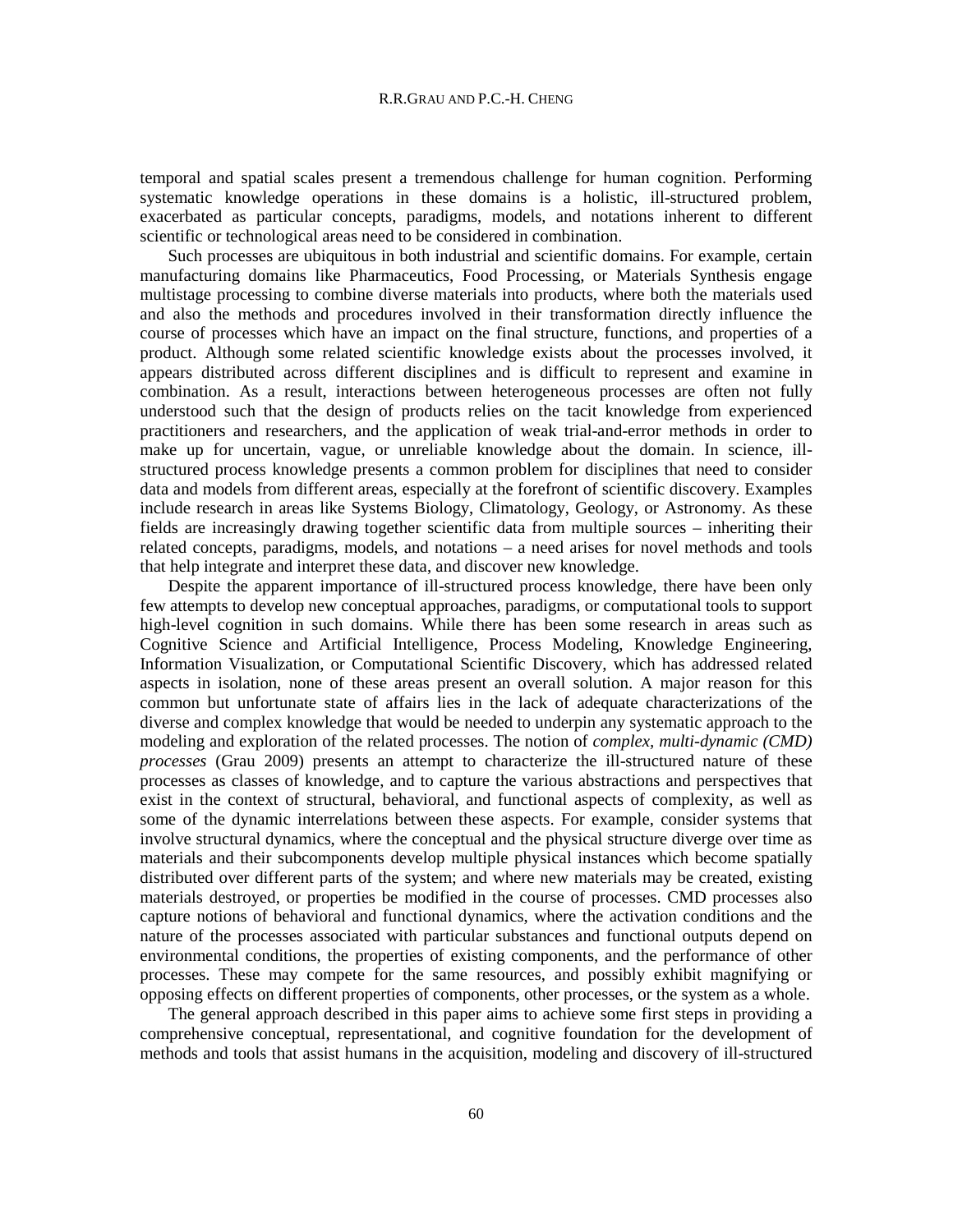process knowledge. As such, its purpose is not to simulate human problem-solving expertise or system behavior but to provide knowledge-level interfaces to computational tools which exploit specially designed representations, methods, and heuristics that facilitate systematic knowledge operations in the context of suitable problem spaces. The developments converge in an interactive, computational tool kit for the support of higher-level cognition. CMD SUITE, a first prototype, was developed which captures specified knowledge in a largely diagrammatic, knowledge-based system. In the following section 2, the approach and its current implementation will be described. Section 3 will then discuss the scope of the research and current limitations; extensions and implications for related fields; as well as future applications.

# **2. Approach**

In this section, we introduce in general terms the key ideas underpinning the theoretical framework and some of the methods and tools developed for the sample task of knowledge acquisition. Further, we provide an illustration of some of the major functions provided by the software workbench to support this task. Finally we briefly summarize the findings of an industrial case study, carried out as an initial evaluation of the approach (Grau 2009).

#### **2.1 Central Ideas and Aims**

A core objective of the current approach is to provide a framework for addressing two initial major problems for the capture of ill-structured process knowledge. Firstly, the framework requires *a system of structured representations* to allow the specification and encoding of heterogeneous knowledge in a systematic fashion. Secondly, the framework needs to define *methods and heuristics* for users to operate within the problem spaces which correspond to different high-level cognitive tasks, specifically the acquisition, modeling and discovery of knowledge about a particular process system. We contend that all of these need to be carried out in concert for any single task to be successful. In this general context, a number of relationships between lower-level knowledge operations and high-level tasks can be identified (*[Figure 1](#page-2-0)*).



<span id="page-2-0"></span>*Figure 1*: Relations Between High-level Cognitive Tasks in Domains with Ill-structured Process Knowledge (Source: Grau 2009)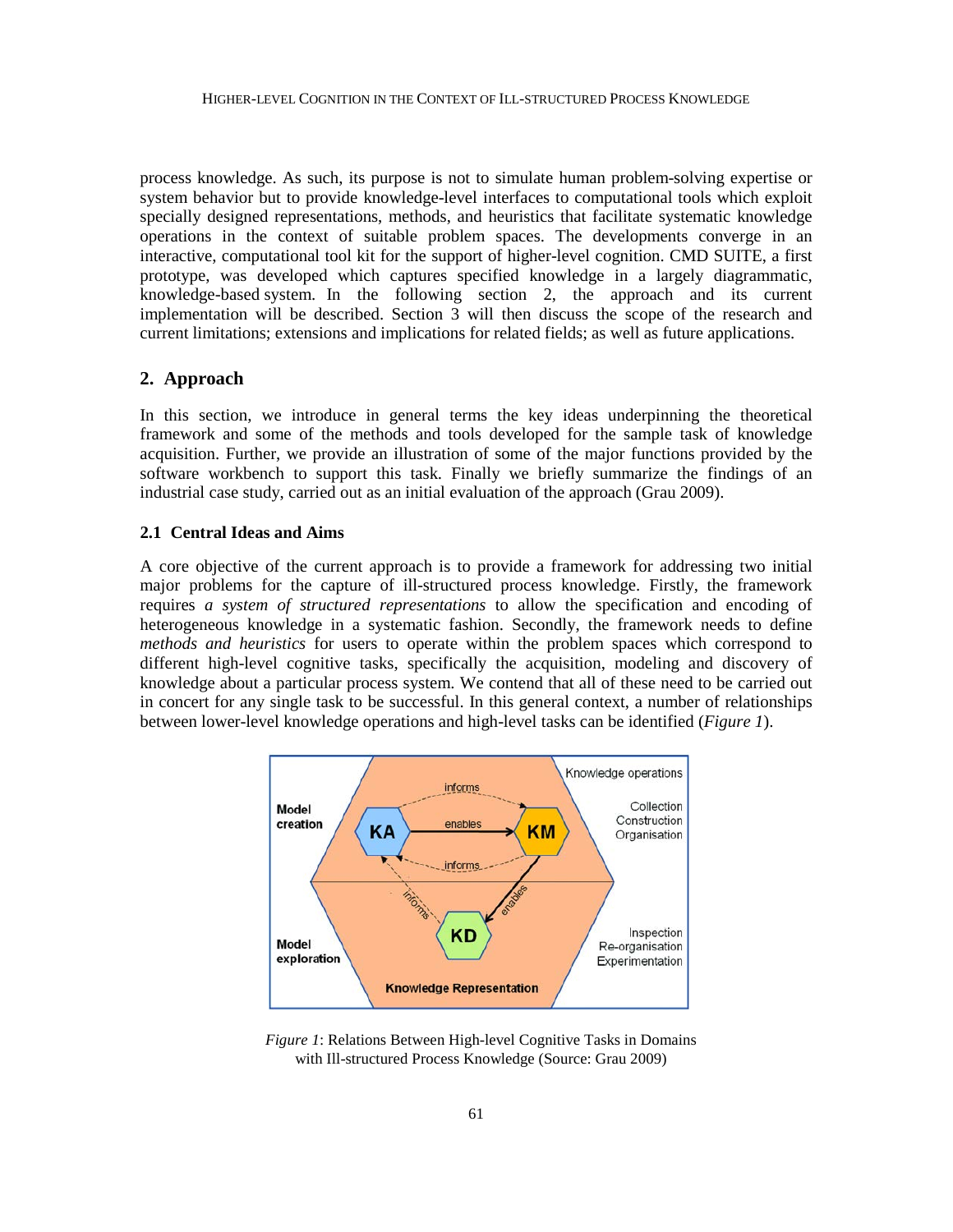It was found that modeling the inherent characteristics of ill-structured process knowledge requires a compositional approach (Falkenhainer and Forbus, 1991), as the relevant knowledge is fragmented and largely dependent on specific contexts of interacting components, processes, and related outcomes (Grau, 2009). As there are only few specifications of components and processes available initially to start knowledge acquisition activities with, a generic model paradigm (or meta-model) needs to be developed, reflecting the overall conceptual structure of the process domain. This should be based on a system of integrated knowledge representations of welldefined facts and relations about the domain (Represented by the large hexagonal structure in *[Figure 1](#page-2-0)*), and is essential to apply a working structure to the ill-structured problem of defining useful problem spaces and organizing the lower-level operations in these spaces (cf. Simon 1973). [1](#page-3-0) In the following, let us look at the specific interrelations indicated in *[Figure 1](#page-2-0)*:

• KA-KM:

Knowledge acquisition (KA) and modeling (KM) are deeply related, mutually dependent tasks, in that any knowledge acquired needs to be integrated into a joint model, whereas additional cues and constraints resulting from a growing compositional model will further inform the knowledge acquisition process: As additional facts and relations are entered, organized, and interrelated, these will provide valuable contexts for the specification of additional process fragments.<sup>[2](#page-3-1)</sup>

• KM-KD:

A model of sufficient size will eventually enable operations for its inspection, reorganization, as well as for further experimentation, i.e. the exploration of the constructed model. This may lead to the discovery (KD) of previously unknown facts and relations about the domain.

• KD-KA:

Newly discovered knowledge may provide insights about structural, behavioral or functional changes within the system of processes which were not considered previously. As such, discovery could inform further knowledge acquisition (KA) activities by providing new contexts for the specification of process fragments, and the subsequent revision of those fragments that already exist in the model.

Whereas the original idea of problem spaces in computational scientific discovery is that of a search of system states, determined by the application of specific operators, and governed by heuristics (Newell and Simon, 1972; Klahr & Dunbar, 1988), such approaches cannot directly be applied to bodies of ill-structured process knowledge. This results from the fact that the states of systems involving complex multi-dynamic (CMD) processes cannot be defined in full initially, as they depend on multiple contexts of components and processes, as well as the outcome of their dynamic interactions. Such knowledge is usually not available at the beginning of modeling activities, and would only fully emerge once all knowledge has been specified about such a system. The cognitive operations supported by our approach eventually also constitute an attempt to find interesting problem spaces which may be a basis for subsequent computational

<span id="page-3-0"></span> $<sup>1</sup>$  A video explaining this problem further, as well as demonstrations of our related software implementation</sup> are available at the URL  $\frac{http://tiny1.com/q7b6fup}{http://tinyurl.com/q7b6fup}$  $\frac{http://tiny1.com/q7b6fup}{http://tinyurl.com/q7b6fup}$  $\frac{http://tiny1.com/q7b6fup}{http://tinyurl.com/q7b6fup}$ , which links to a YouTube playlist.

<span id="page-3-1"></span>may be a particular material involved in another, not yet specified, process fragment.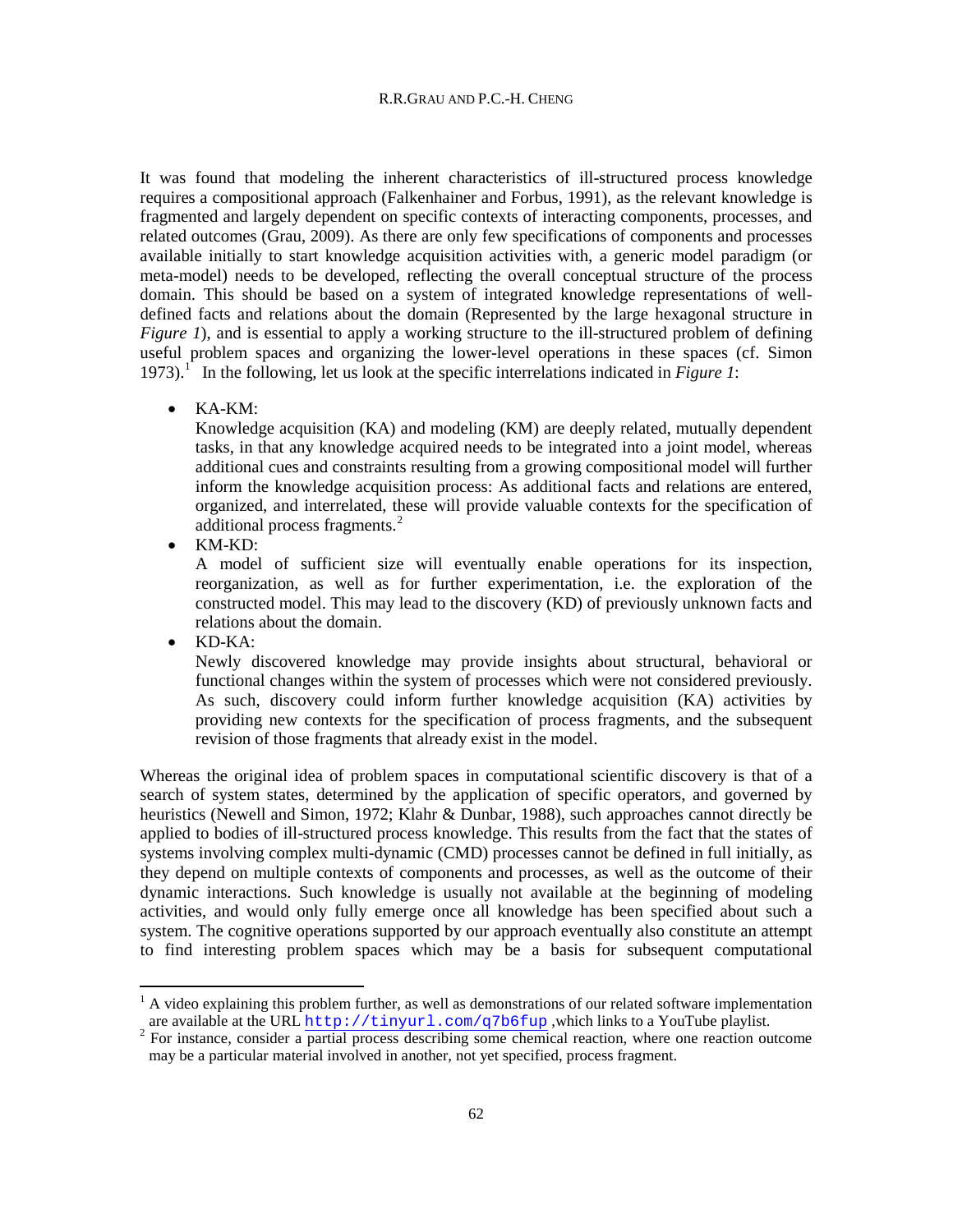exploration. In this fashion, finding the conceptual definitions and relations of the components and mechanisms which govern the structure, behavior, and function of an overall system of processes directly corresponds to the initial stages of a discovery process (Langley 1998): The forming of reliable taxonomies, and the gaining of a qualitative understanding about the workings of a domain or phenomenon.

In its first installment, our approach aims to develop suitable *representations* for ill-structured process knowledge, as well as *methods and heuristics* to define a problem space for performing initial *knowledge acquisition* activities. Specifically, this requires the:

- 1) Identification of the conceptual dimensions (i.e., orthogonal sets of core concepts) which govern the available knowledge about the domain.
- 2) Development of a generic model paradigm that reflects the conceptual structure of the domain, and that allows the systematic specification of processes, while integrating the individual notations which are commonly employed in their description.
- 3) Development of representational schemes to codify the various kinds of knowledge corresponding to the conceptual dimensions, and the relations between them.
- 4) Definition of a problem space for knowledge acquisition, underpinned by specific representations, as well as related methods and heuristics for the capturing of knowledge from human experts.

It would not have been possible to develop this approach in an abstract fashion, i.e. without knowledge input and expert guidance from a representative application domain. The work was substantially informed by the domain of food processing, specifically industrial baking, and the related intersecting physical, chemical, and biological processes in this domain.

# **2.2 Representational System**

The framework employs and extends methods of Representational Epistemic Design (e.g., Cheng & Barone, 2007) for creating representational systems. In contrast to notations based on algebra or logic, for example, specially designed diagrammatic representations can support the integration of knowledge that appears both qualitative and quantitative; the externalization of tacit knowledge in a form that supports reflection and insight; the expression of knowledge in terms of relations and constraints; and the specification and interrelation of alternative contexts for the same or alternative aspects of given knowledge (e.g., Cheng & Simon, 1995; Cheng, 1996; Cheng, Cupit & Shadbolt, 2001; Vicente & Rasmussen, 1992).

# *2.2.1 Conceptual Dimensions*

The design of representations is substantially informed by the conceptual dimensions that govern a domain. Those identified for industrial baking are shown in *[Table](#page-5-0) 1*, and ordered according to those dimensions representing ontological individuals (Type I), and those which may require multiple conceptual dimensions to be combined and interpreted (Type II) in their specification. The conceptual dimensions were devised in collaboration with domain experts and underpin the knowledge in the domain in terms of its explicit conceptualizations as well as the implicit assumptions about different related sub-domains of knowledge. The third column shows where the knowledge associated with a particular dimension is represented or used in CMD SUITE.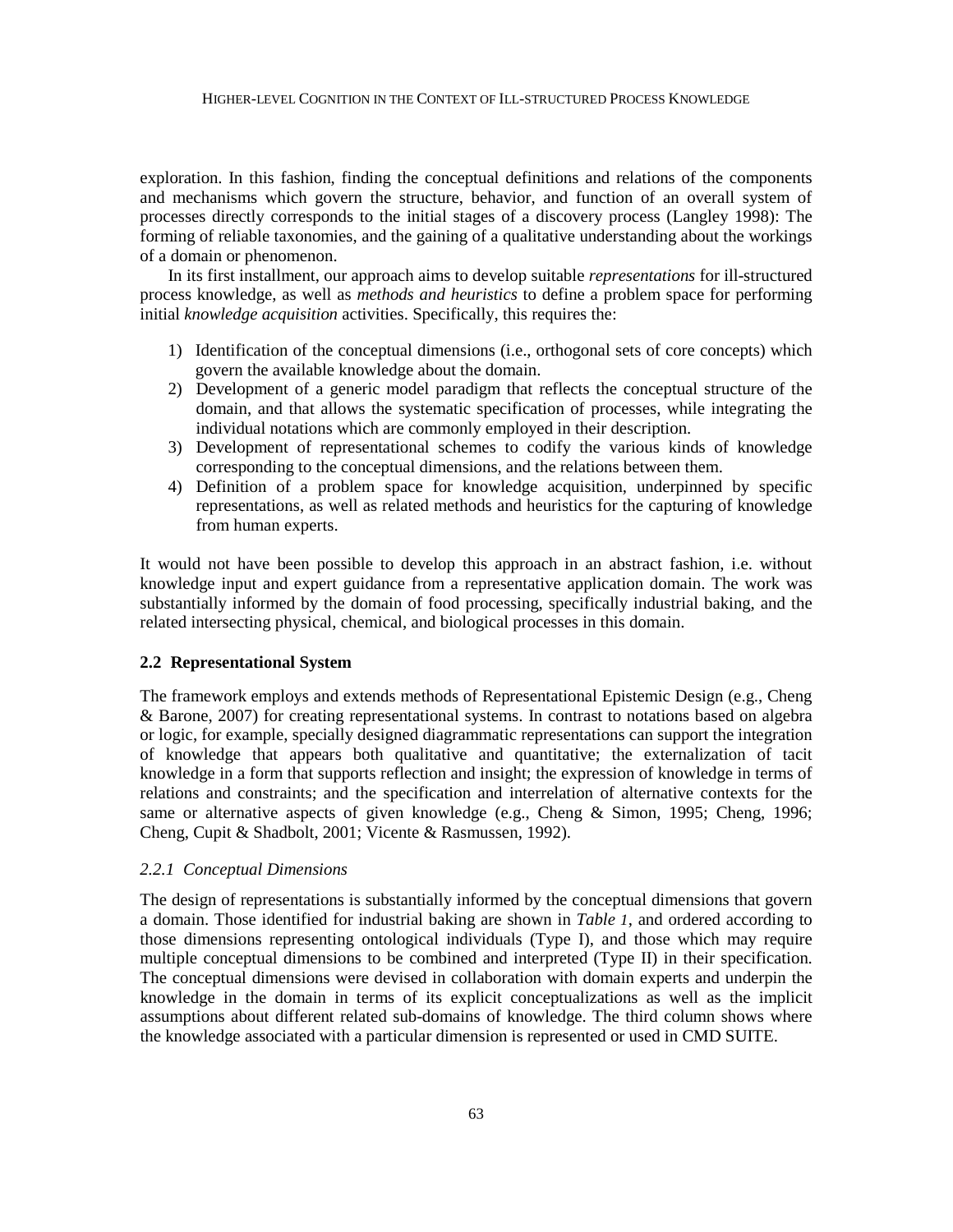| Conceptual<br><b>Dimension</b> | Examples of related knowledge <sup>3</sup>                                                                                                                           | <b>Corresponding CMD SUITE</b><br>tools or representations <sup>4</sup>                                                                                                                                                             |
|--------------------------------|----------------------------------------------------------------------------------------------------------------------------------------------------------------------|-------------------------------------------------------------------------------------------------------------------------------------------------------------------------------------------------------------------------------------|
| <b>Type I</b>                  |                                                                                                                                                                      |                                                                                                                                                                                                                                     |
| Taxonomy                       | <b>Bakery</b> products<br>Classes of ingredients<br>Process-relevant materials<br>Intermediate products<br>Manufacturing hardware<br><b>Environmental conditions</b> | Library Diagram, General<br>Knowledge Base tool                                                                                                                                                                                     |
| Physical Space                 | Spatial location of materials<br>Physical proximity of materials<br>Mass flow                                                                                        | Partitioning Diagram                                                                                                                                                                                                                |
| Processing Time                | Activities described in a bakery recipe<br>Duration and sequencing of processes<br>Speed of interaction<br>Simultaneous and subsequent processes                     | Context Information Box,<br>Temporal Scope Diagram                                                                                                                                                                                  |
| Properties                     | Physical properties<br>Chemical properties<br>Abstract properties<br>Structural, behavioral and functional effects                                                   | Compound Diagram,<br>Scenario Diagram,<br>Model Component Editor;<br>Different perspectives, and<br>flexible levels of abstraction                                                                                                  |
| <b>Property Scales</b>         | Property unit scales<br>Possible value ranges of properties<br>Vague and incomplete knowledge about behavior                                                         | Scenario Diagram (Quantity<br>spaces), Compound Diagram,<br>Model Component Editor                                                                                                                                                  |
| <b>Type II</b>                 | Examples of related knowledge / dimensions                                                                                                                           |                                                                                                                                                                                                                                     |
| Structure                      | Taxonomy (I)<br>Physical Space (I)                                                                                                                                   | Compound Diagram<br>Partitioning Diagram                                                                                                                                                                                            |
| Behavior                       | Taxonomy (I)<br>Physical Space (I)<br>Processing Time (I)<br>Changing properties<br>Coinciding processes or related events<br>Scientific laws<br>Causal relations    | Library + Partitioning<br>Diagram; Different resolutions<br>in the Temporal Scope<br>Diagram; Quantity spaces for<br>properties; Line graphs<br>denoting changes to property<br>values; Event marks denoting<br>sequencing and time |
| Function                       | Taxonomy (I)<br>Physical Space (I)<br>Processing Time (I)<br>Structure (II)<br>Behavior (II)<br>Production goals<br>Means-ends relationships                         | Structural configuration<br>displayed in the compound<br>diagram; Abstract properties<br>in the scenario diagram -<br>different levels of abstraction<br>and granularity; Finite<br>processing time                                 |

<span id="page-5-0"></span>*Table 1*. Conceptual Dimensions identified for the domain of Industrial Baking.

<span id="page-5-1"></span><sup>&</sup>lt;sup>3</sup> Examples shown in italic face are not yet represented in the current set of tools. However, these have been considered in the original design to be implemented in future extensions of the framework and the tools. <sup>4</sup> See sections 2.2.3 and 2.3 for details.

<span id="page-5-2"></span>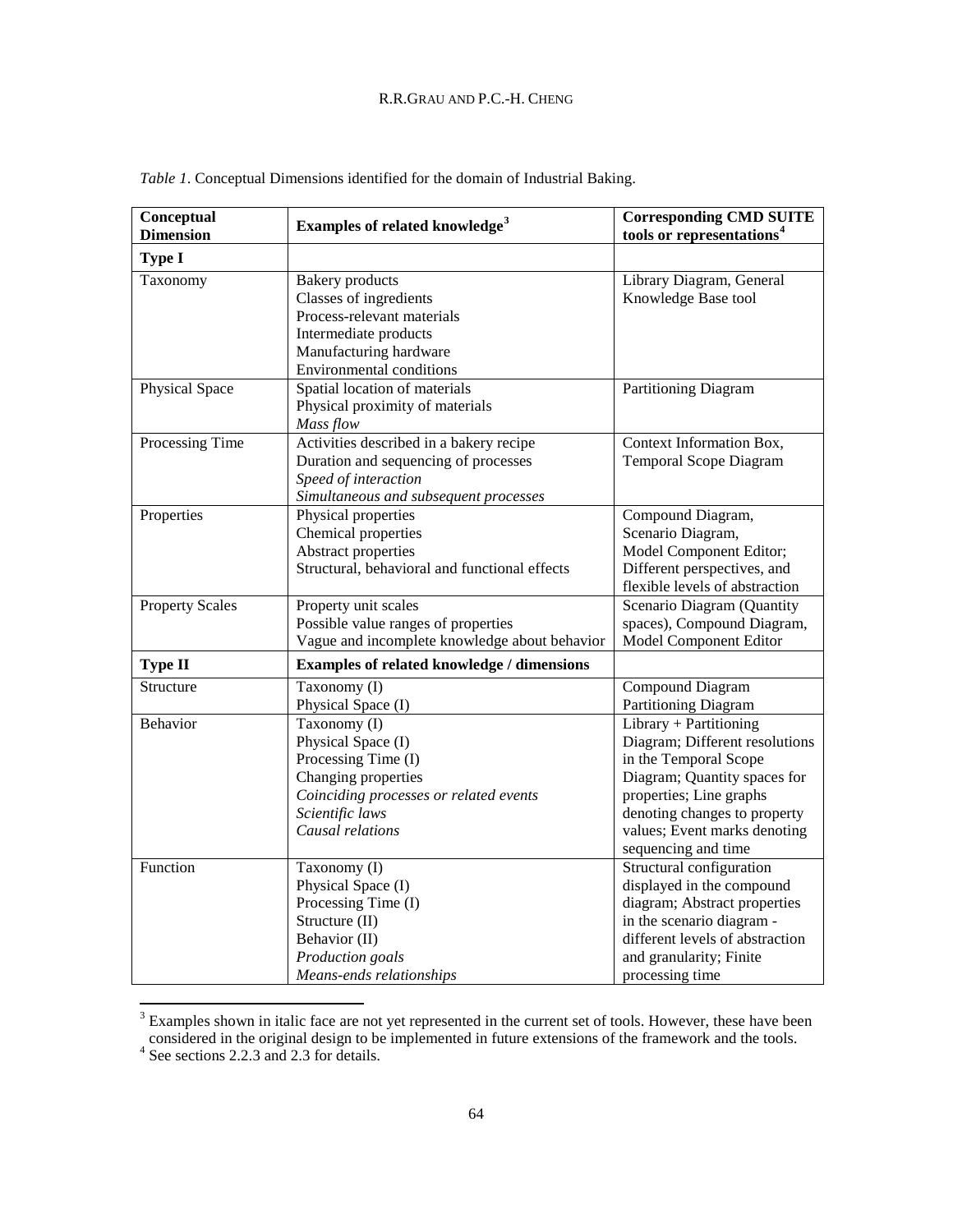#### *2.2.2 Generic Model Paradigm*

The definition of a generic model paradigm allows for the construction of a bare-bone knowledge structure to organize knowledge acquisition and modeling tasks for the domain and to integrate heterogeneous knowledge. The paradigm for CMD processes is based on the following basic principles:

- Many mechanisms that relate to structural, behavioral, and functional aspects of processes can be made explicit by adopting a mechanistic approach to their description and explanation, considering the physical changes and effects that can be observed in the system by scientific means (Bechtel and Richardson 1993).
- As described in the context of near-decomposable systems (Simon 1962), the physical proximity between identified materials can be an indicator for the probability of strong (i.e., observable within a limited time frame) interactions that involve these materials.
- The external application of energy to a system of processes can be an indicator for the initiation of new processes, or a change of properties affecting existing processes.

On the basis of these principles, a central part of the approach is the initial hierarchical and temporal decomposition of a CMD process in order to derive a first set of process contexts for knowledge acquisition – or in other words, to apply a structure to this otherwise ill-structured task. In industrial baking, the algorithm-like characteristics of *product recipes* can be exploited to decompose and extract such knowledge objects. Generally, this concerns any planned material inputs and intermediate output components and the operations upon them, and constraints in terms of relevant property states of components and temporal restrictions for operations. The aim of this initial recipe decomposition is to create a time ordered description of substances and activities involved in the making of a product, and to make explicit important transition points where there is a high probability of strong interactions occurring (e.g., when there are materials added to the system, energy applied, or a change to environmental conditions). Although defining such a time-ordered segmentation is based solely on assumptions about the occurrence of processes under the paradigm, it is important to perform this task because there is usually no initial knowledge available about the exact start and end time of single interactions in the system. However, expert statements about partial processes are often based on contextual knowledge about the composition of matter and changes of matter and energy. A suitable and easily accessible representation of this knowledge (such as the *Compound Diagram* described in the next section) can make such contexts instantly accessible for domain experts in order to constrain the size of interaction contexts, and act as an aid for determining approximate time slots for the correct specification and placement of lower-level knowledge fragments in the model.

#### *2.2.3 Representations*

While the framework features a whole range of different tools and related representations, we present here but three particular diagrams to illustrate their utility.

The *Compound Diagram* shown in *[Figure 2](#page-7-0)* (right) has been constructed from the knowledge objects extracted from a product recipe of a pound cake (*[Figure 2](#page-7-0)*, left) – a simple cake made of equal amounts of sugar, flour, margarine and whole egg. The circles on the left are just for illustration and not part of the diagram. They show different hierarchical temporal segments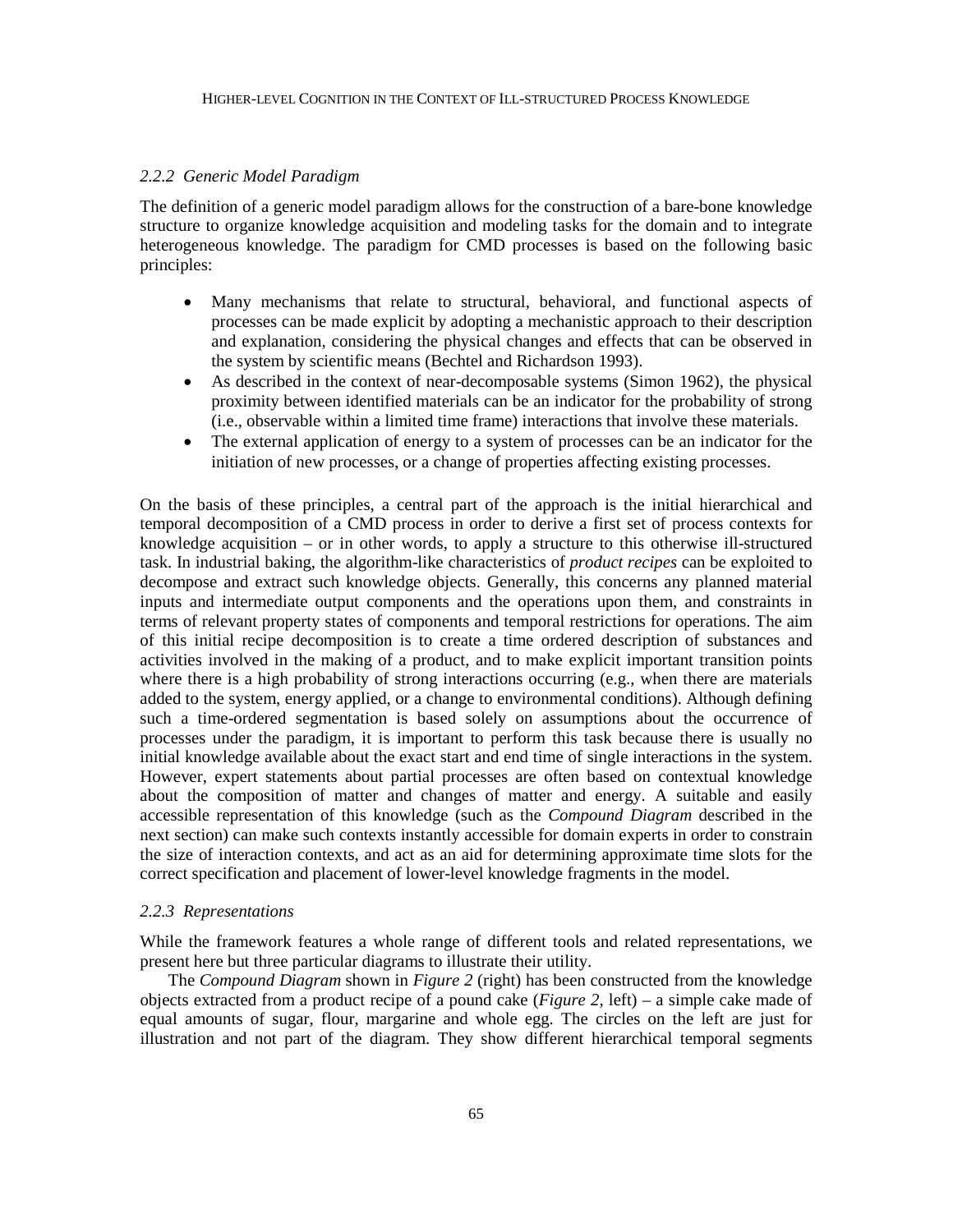#### R.R.GRAU AND P.C.-H. CHENG

identified in the recipe, and the particular changes and activities associated to these temporal segments. Each colored rectangle in the Compound Diagram represents the availability of a particular substance or ingredient at a specific processing step. In their computational, interactive form, compound diagrams can be generated for different structural abstraction levels and represent the structural configuration of a product along a sequence of temporal periods, which constrains the size and amount of initial contexts available for the specification of process fragments. Compound diagrams also distinguish initial ingredients and intermediate products. When intermediate products are created during a process, these would be added to the compound diagram as newly created components and placed within the time slot in which they appear. This is a powerful and flexible way to capture structural dynamics diagrammatically. Configurations of elements which are in close physical proximity can be selected in order to define a particular process context that may combine different substances and span over one or more recipe steps.

Initially, Compound Diagrams are useful for providing starting points for knowledge acquisition, in particular for the specification of lower-level knowledge about the processes that occur within a specific temporal context, involving the components selected by the expert user.



*Figure 2*. Representing a Decomposed Recipe in a Compound Diagram (Illustration)

<span id="page-7-0"></span>*Scenario diagrams* (*[Figure 3](#page-8-0)*) are representations of process fragments, which combine different materials and allow the recording of changes to their properties within a specified temporal period and in relation to a succession of discrete process events. The sequencing of events is marked by the blue points in the Temporal Scope tool (bottom). Event marks are introduced when the expert makes changes to property values of structural components. Each property scale is represented by a quantity space – an idea adapted from qualitative modeling (e.g., Forbus, 1984) for denoting changes to properties qualitatively within meaningful boundaries. Quantity spaces are considered a flexible notation to represent knowledge at different resolutions, matching the varying completeness and precision of available expert knowledge.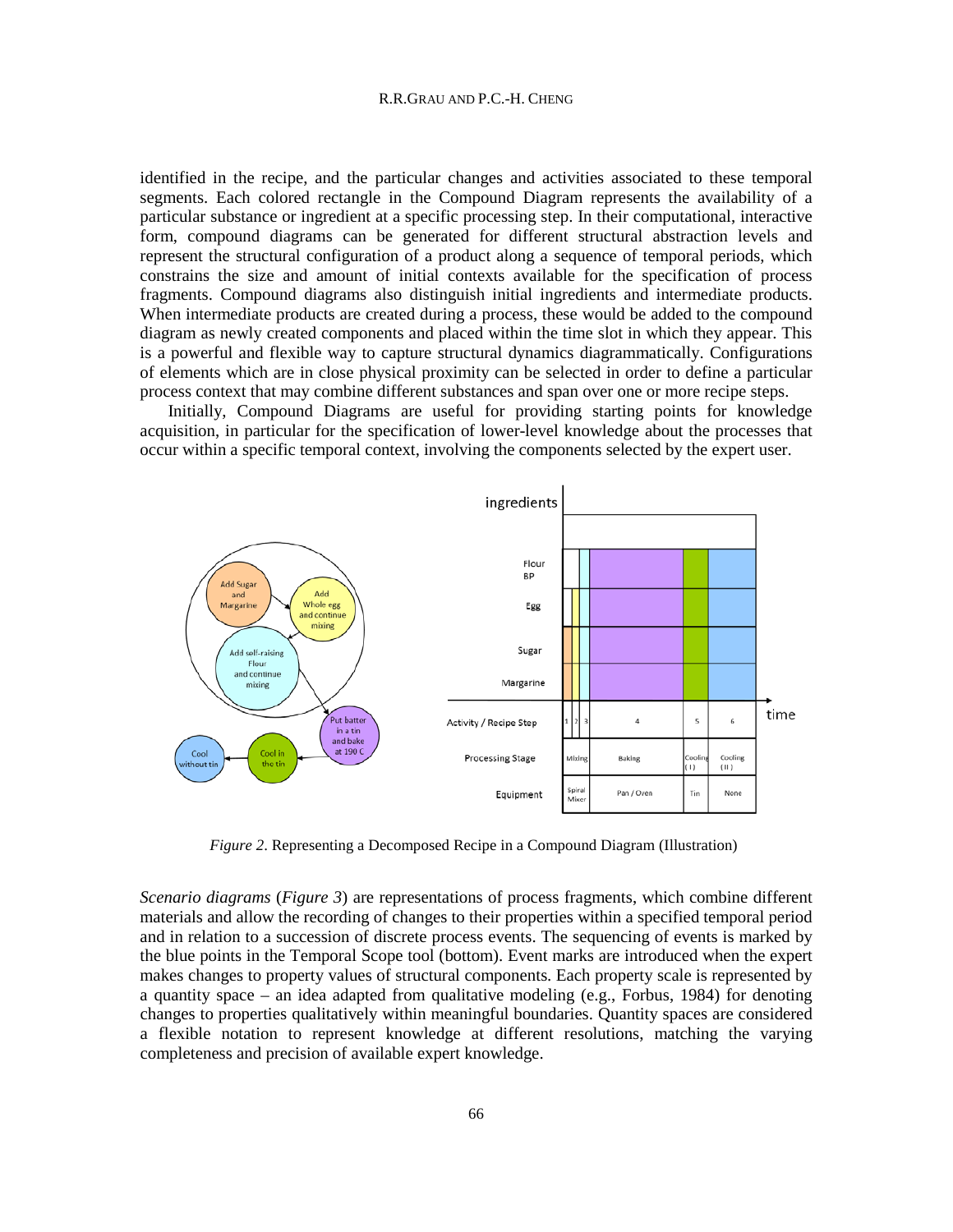The diagram in *[Figure 3](#page-8-0)* shows a number of parallel interactions within a fragment such as the effects of an ongoing sucrose solution process that leads to an increase in the saturation of "Water", and a decrease in the crystalline particle size of "Sugar". There is also a general decrease indicated to the amount of solid fat remaining in the material "Margarine", which could be further related to other process fragments concerned with the temperature or plasticity of this material. There is also a new ingredient called "Incorporated Air" which was introduced into the system, with its volume increasing to a certain maximum, and falling afterwards. The temporal event mark that is related to the peak was given a quantitative value (35s) by the expert that indicates a potentially interesting state for the inspection of other component properties within the same, or other related fragments. Individual property values can be annotated using labels which



*Figure 3*. A Scenario Diagram (Partial CMD SUITE Screen Snapshot)

<span id="page-8-0"></span>show the corresponding quantity space value, or individual notes. The components stacked vertically in a scenario diagram can be distinguished into two types: *Non-material* components can be introduced to denote property changes at other levels of abstraction (e.g., the product compound as whole could be added to the fragment as a component to say something about a corresponding change to its overall volume, for example). On the other hand, *material* components add to the physical partition defined by the fragment, and so to a new material defined at a higher level of abstraction. This can then be used for knowledge specification in other process fragments. For instance, in *[Figure 3](#page-8-0)*, the combined partitions of fat, sugar and air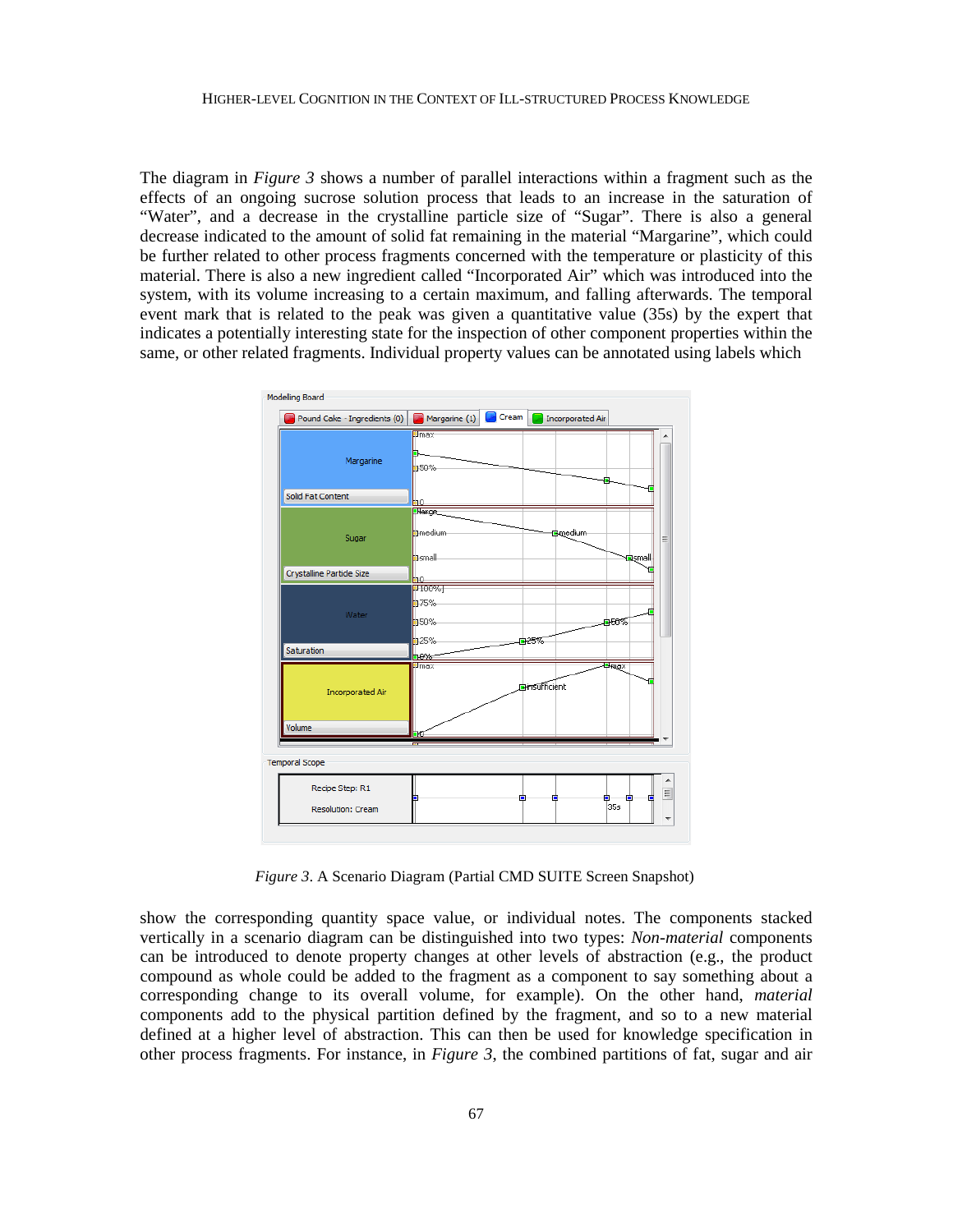specify another meaningful material – cream. The scenario diagram also details the environment of the components in the system by integrating the related materials (e.g. Environmental Air) and relevant properties (e.g., temperature), as specified in a decomposed recipe.<sup>[5](#page-9-1)</sup>

Partition diagrams (*[Figure 4](#page-9-0)*) represent the physical boundary configurations of materials, which may be subject to change in the course of processes. When generating a partition diagram, the software determines the material component instances that are available at a selected point in time during processing, with each instance of the diagram corresponding to a specific temporal event mark. The diagram displays the physical partitions of components as rectangular shapes. These can then be resized and rearranged by the user to define a particular spatial configuration.



*Figure 4.* A partition diagram example (Partial CMD SUITE screen snapshot)

<span id="page-9-0"></span>After an arrangement has been confirmed, the shapes are analyzed by an algorithm that determines which rectangles overlap (physical contact), which are enclosed by others (isolated from other components), and which have been placed at the border of the diagram (possible interactions components in other process fragments). This information is then stored in the knowledge base including 1) the coordinates, width, and height of shapes for the purpose of recreating the diagram instance later, if needed, and 2) a boundary configuration list denoting those components in direct contact with others, and those which are isolated from other components at this point in time. This data will later be exploited to determine sets of components from this and other process fragments which are likely to interact, and point towards new prospective interaction contexts which should be inspected and validated by the human user.

The three diagrams presented in this section are part of an integrated representational system that facilitates the capturing of different aspects of structural, behavioral, and functional knowledge about the processes in the system through direct, human-driven knowledge input. As the corresponding tools are interlinked, interactive feedback is given to a user once particular modeling decisions made in one tool have an impact on another, which is useful for providing an instant overview of the changes in the system and guide the next modeling activities.<sup>[6](#page-9-2)</sup>

<span id="page-9-2"></span><span id="page-9-1"></span> $5$  The environmental components are located below the bold, black bar and not directly visible in *[Figure 3](#page-8-0)*. <sup>6</sup> For instance, a component created by a chemical reaction specified in the scenario diagram would be reflected in the compound diagram, and be available as a possible context for another process scenario.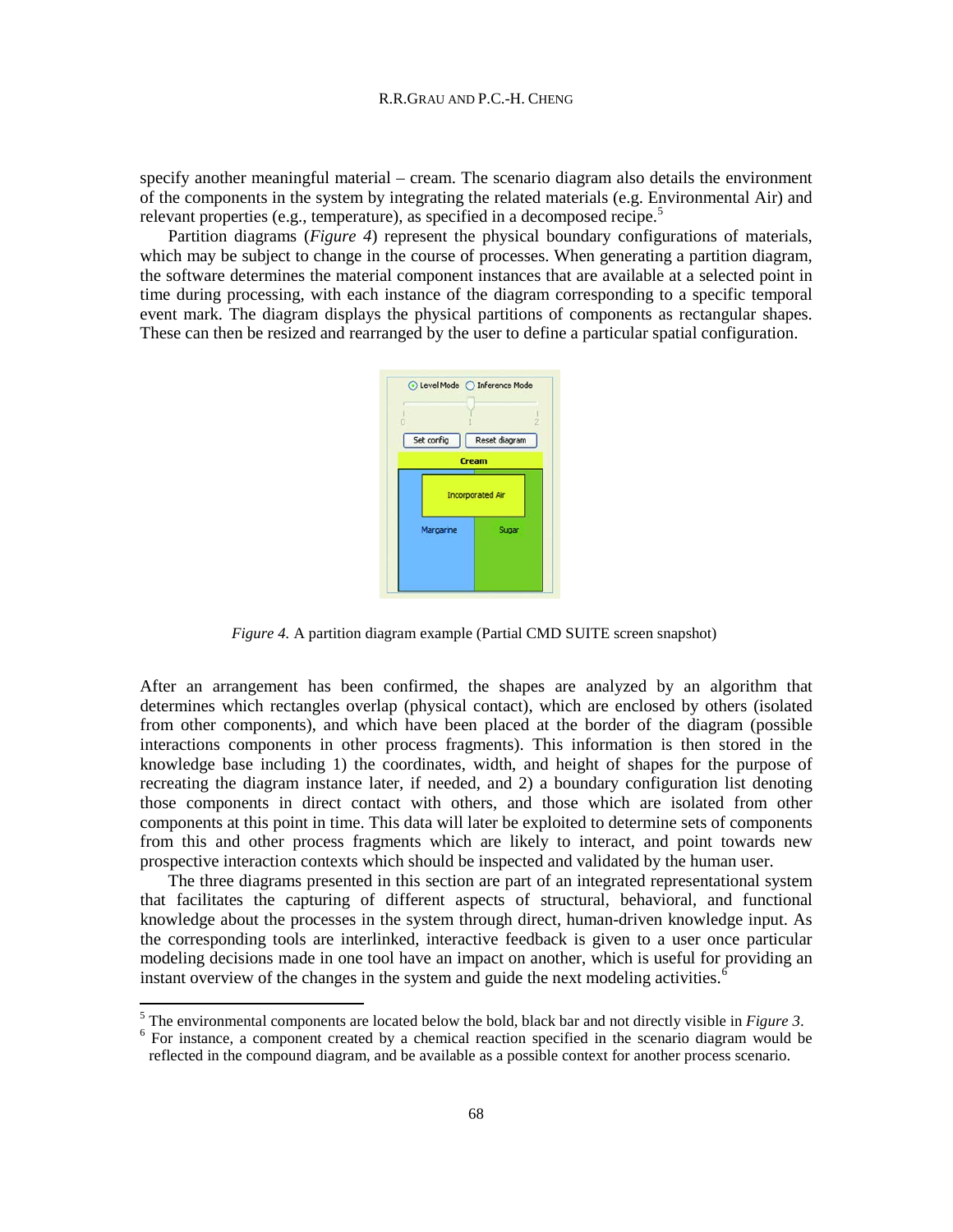#### **2.3 CMD SUITE**

In this section we will briefly describe the software workbench developed and, at the same time, illustrate some of the major operations and heuristics facilitated for the higher-level task of knowledge acquisition.

#### *2.3.1 Brief Overview of the Workbench*

A screen snapshot of the workbench is shown in *[Figure 5](#page-10-0)*. The main areas comprise a library tool (left), displaying the materials and process fragments currently defined for the system.



*Figure 5*. Workbench Overview with Compound Diagram and selected Process Context

<span id="page-10-0"></span>Shown underneath is a repository for accessing knowledge objects from previously modeled systems for reuse in the current model; a main modeling board (right) which can display multiple, tabbed compound and scenario diagrams, as well as other tools for entering a new, decomposed recipe or defining details of newly specified materials. The small text-based tool in between the modeling board and the library is for retrieving or adding contextual information about the process system such as process contexts, recipe instructions, or notes to be stored for specific temporal events. Underneath this one is a tool for specifying the physical partitions of materials and for denoting when and how these partitions change during processes. The button tool bar at the top provides options for controlling the knowledge objects relevant for knowledge acquisition, and offers further commands specific to the different diagrammatic tools.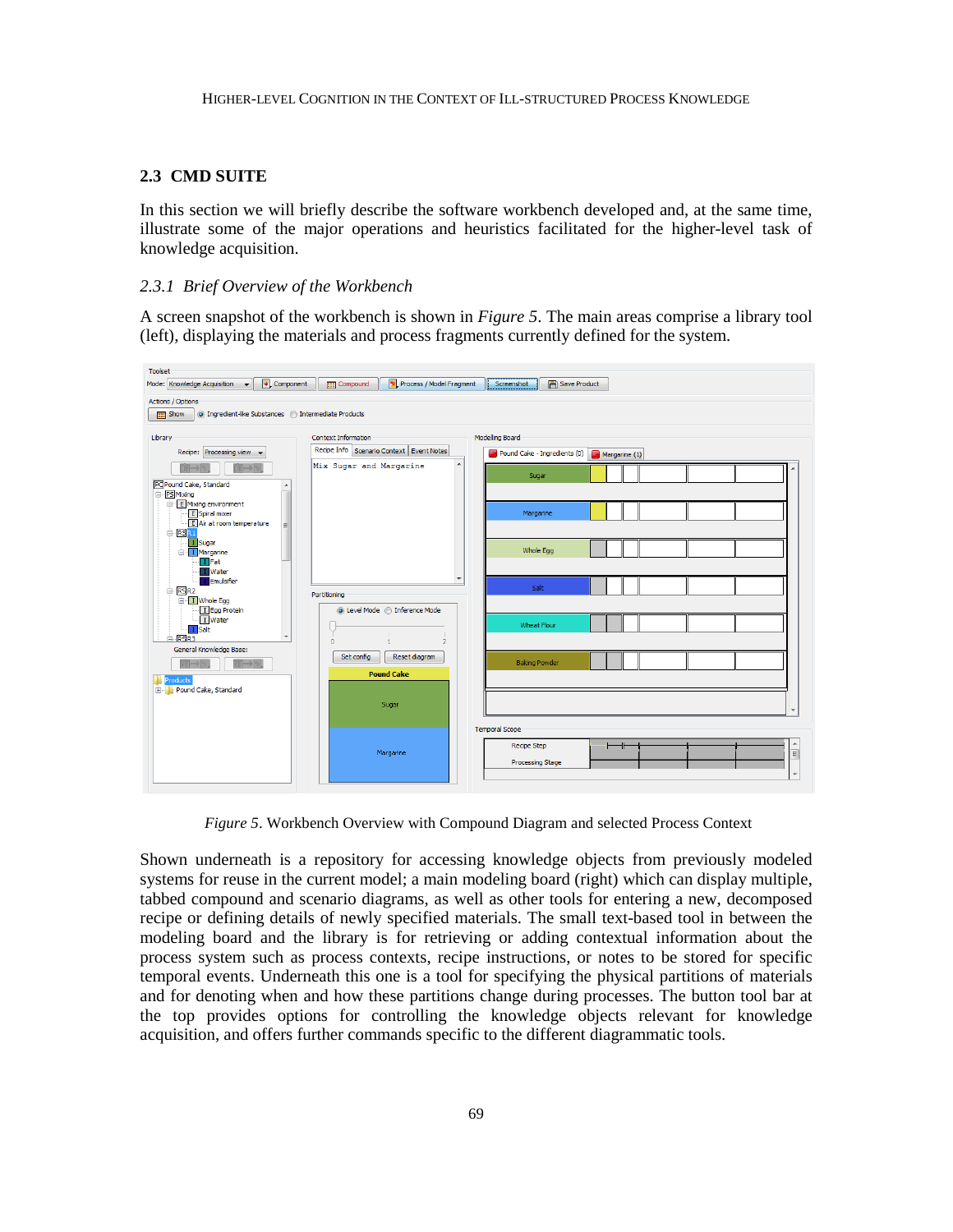#### *2.3.2 Knowledge Acquisition Procedure*

*[Figure 5](#page-10-0)* shows the workbench in an initial state, after a decomposed recipe has been entered and two compound diagrams generated.<sup>[7](#page-11-0)</sup> The figure also shows that the materials "Sugar" and "Margarine" have been selected as a process context (first recipe step) in the current diagram.

A user can, at any stage, extend the initial structural configuration by adding materials and relevant sub-components to the recipe, which will then appear in the library and the compound diagram. Visual heuristics facilitated by the compound diagram allow a quick perception about which materials are present in the system at identified time periods of processing, which are subject to the same activities, and therefore likely to interact (those within the same recipe step column – see highlighted temporal period in *[Figure 5](#page-10-0)*). It also shows which materials are exposed to a similar environmental configuration (those within the same processing stage column) and hence, may be subject to any effects related to external materials, or energy applied.

A user would normally start knowledge acquisition for a given recipe by selecting related materials from the compound diagram matrix, and then creating a series of related process fragments (*[Figure 3](#page-8-0)*). The fragments will be automatically associated to the temporal period within which the related contextual materials exist, without requiring an explicit start- or end time to be specified at this point. Each scenario diagram allows denoting the changes to the properties of materials or the system in the course of their interactions in the context of a single scenario (in order to minimize possible contradictions). Every property change made in the diagram also introduces an event mark on the discrete time line associated to each fragment (temporal scope) which can be annotated with quantitative values, if known. This can later be exploited in the inspection of process fragments which were specified within the same temporal context, by searching for quantitative values that allow a more precise alignment of these fragments on a joint temporal scale. Additional components can be added from the library or the knowledge objects repository to introduce additional materials, or describe related effects at different scales, such as corresponding changes at higher levels of structural abstraction.

Generally, selecting meaningful components within the single tools provided by the workbench activates any corresponding knowledge objects in other related tools (indicated by a similar color, for example), allowing the specification of different knowledge aspects about the same component or its related process. For instance, left-clicking a material in the scenario diagram also activates its representation in the partitioning tool which allows the specification of changes to the physical structure of the materials in the fragment. Also, changes to the structural configuration of the system are updated in the library view, extending the ontology of components and process fragments. Such changes are also reflected in the compound diagram such that materials are visually available (or no longer available from a certain temporal period onwards, respectively) for selection as contexts for the specification of further process fragments.

Since the interactive features of the workbench directly contribute to facilitating the knowledge acquisition method as a whole, this section can only indicate which individual tools, operations and visual heuristics are available overall. However, there are some video tutorials available which demonstrate the interactive features and their utility for knowledge acquisition as they are used in concert. These are accessible at the URL <http://tinyurl.com/q7b6fup> (link to a YouTube playlist).

<span id="page-11-0"></span><sup>&</sup>lt;sup>7</sup> The top-level compound diagram is the one which is visible in *[Figure 5](#page-10-0)*. A lower-level diagram created for the material "Margarine" is indicated but hidden behind the tab in focus.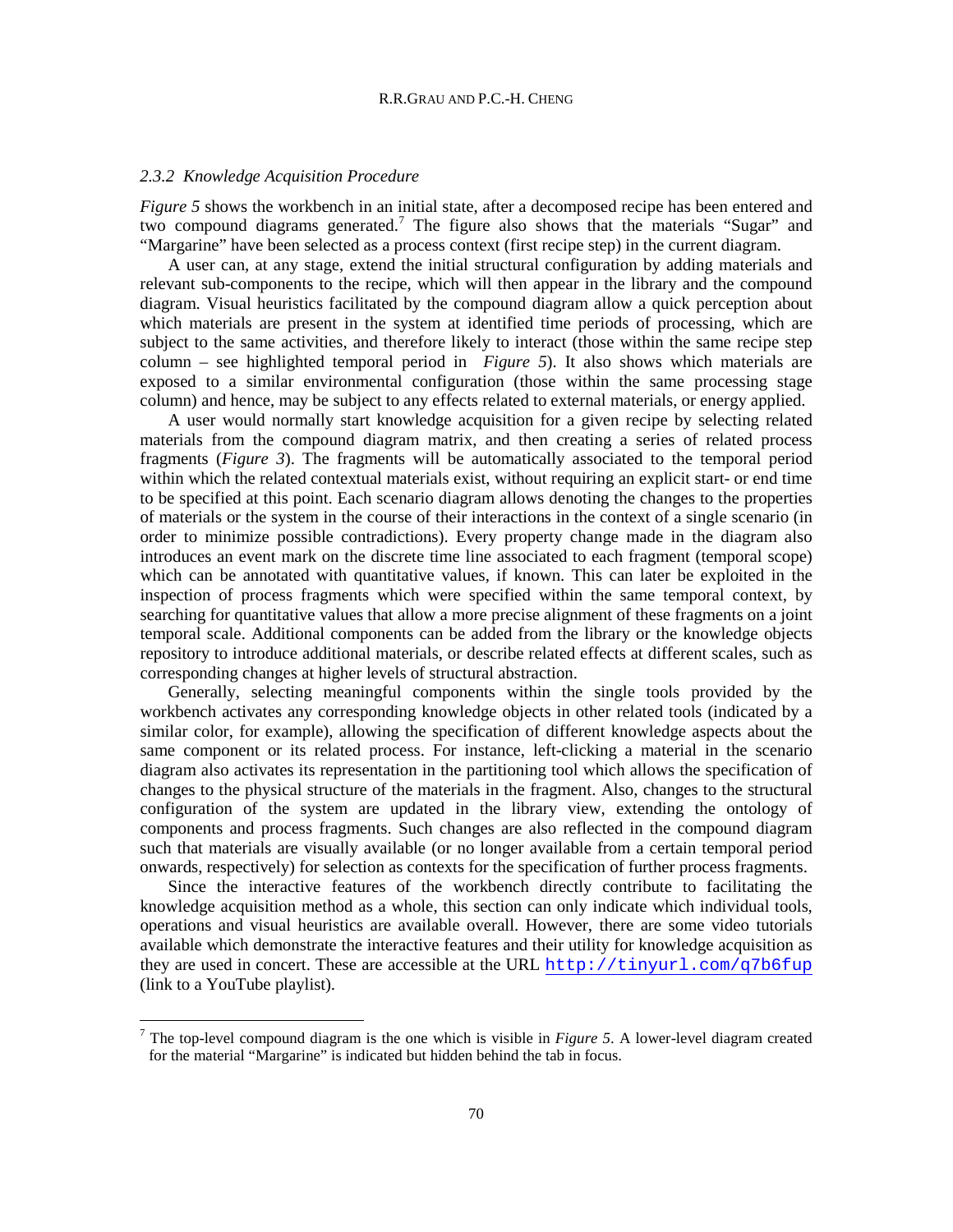#### **2.4 Evaluation Summary**

An initial evaluation was carried out by means of an industrial case study in the domain of food processing, using a semi-structured observational method.<sup>[8](#page-12-0)</sup> The participating experts presented an ideal knowledge source for this study as they provided world-class expertise across different related scientific areas, including physical chemistry and biochemistry, and also in various industry-specific knowledge areas such as product development and design, process optimization, and knowledge transfer. The purpose of this evaluation was to find initial evidence indicating: 1) to what extent knowledge could be encoded and elicited with the tools and which cognitive operations supported, 2) the general usefulness of the single tools, combinations of their use, and range of their utilization, 3) the suitability of the generic model paradigm for accommodating knowledge about the different specific processes, 4) the adequacy of the representations for encoding knowledge, and 5) the suitability of the devised knowledge acquisition method in terms of the knowledge operations devised, and their sequencing.

The experts were asked to use the CMD SUITE workbench to specify knowledge about the processes occurring in the making of different food products. Two main sessions were held to address two kinds of products which were not previously examined during the development of the system, and which involve fundamentally different processes during their manufacture: A plain unit cake with high-ratio characteristics and a white bread based on a no-time dough. $9$  Each session was just over four hours in duration, with breaks scheduled every 1-1,5h. Pen and paper were made available in case the participants wanted to use them.

Given some limited assistance, the experts were able to utilize the workbench successfully. In the course of the performed trials, 22 process fragments were specified and a substantial amount of knowledge was elicited. Most processes were of physical, chemical, or biochemical nature, and specified as the *solution*, *hydration*, *dispersion*, *coagulation*, *evaporation*, or *melting* of materials, for example. However, experts also used the diagrammatic tools to specify knowledge about more complex interactions, involving multiple types of processes, such as those related to *enzyme activity*, *yeast action*, *gluten formation*, or *the gelatinization of starch*. Some further notable insights from this study include:

- All knowledge expressed could be captured with the tools and representations provided by the software, without any need for additional, alternative means.
- The experts had only minor difficulties in using the workbench for performing knowledge acquisition tasks, given occasional guidance on how to encode particular types of knowledge.
- The ease with which the tools provided access to low-level process information enabled experts to spot gaps in their understanding of processes and begin considering higherorder relationships between processes rather than just the need to specify further any missing intra-process knowledge.

<span id="page-12-0"></span>The section gives only a very brief overview of the results. For a comprehensive account of the case study, we refer to Grau (2009), pp.157-182.

<span id="page-12-1"></span>High ratio cakes are made with a larger proportion of sugar in relation to the amount of flour used and can therefore carry more liquid than *low-ratio* cakes. *No-time dough* refers to the use of methods that speed up the proofing process in bread making, for instance by changing the properties of the dough chemically, or by increasing the amount of mechanical energy applied during mixing.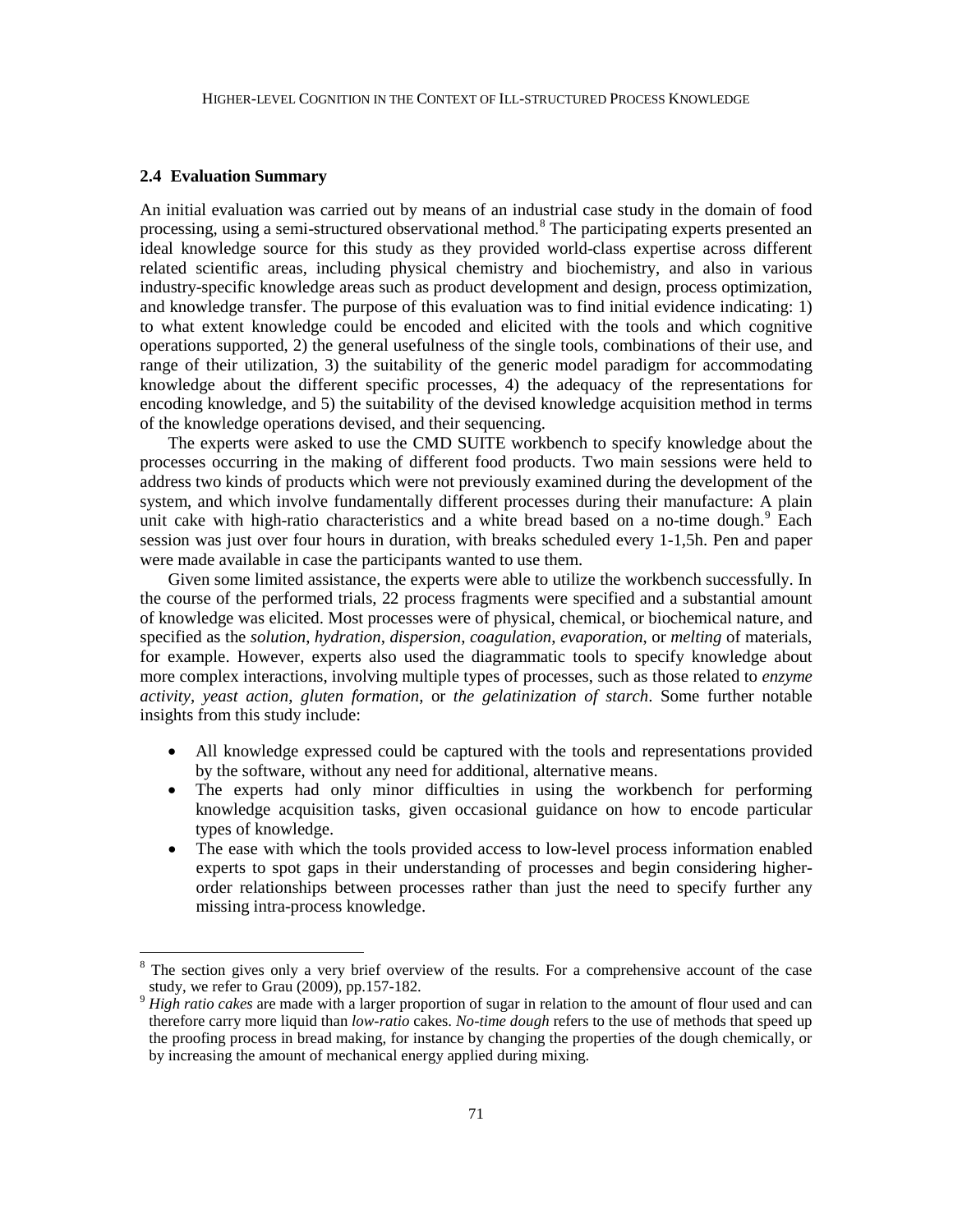#### R.R.GRAU AND P.C.-H. CHENG

- Experts were able to consider the functionality and temporal sequence of partial processes at suitable levels of granularity, and able to relate effects to several levels of structural, behavioral, or functional levels of abstraction. They considered this very important for understanding the relationships between the processes in the system and the possible synthesis of new processes.
- Despite their prototypical state of design, the tools and their underlying representations clearly enabled different reasoning processes and the use of heuristics for knowledge acquisition and modeling. The representations provided a rich context for the experts to consider the workings of processes in new ways, on occasion (*Yeast action*) even to the extent that they perceived the utility of the conventional, mathematical approaches they normally used as inferior to the expressive capabilities of the diagrams.

In particular, the diagrams seemed to have triggered different reasoning processes, such as the reconceptualization of existing knowledge within a current process context. For example, the experts reconsidered the low-level interactions of the *Starch Gelatinization process* with other existing materials and processes and the effects on establishing the protein matrix of a product and hence, the higher-level effects on the structural development of the overall product (Grau, 2009, p.169). Further, two additional knowledge acquisition heuristics were discovered in connection with the scenario diagram, which was not anticipated. Here, the experts inspected previously specified process fragments either to 1) verify the presence of a certain material required for the current fragment, and 2) to check that the changes specified in the current process scenario were consistent with another, which they specified earlier (ibid., p.172).

Overall, the developed knowledge representations appeared appropriate and sufficiently flexible for encoding ill-structured process knowledge about the domain. Further, the individual operations outlined in the knowledge acquisition method seemed conceptually appropriate, arranged in the right order, and easily accessible to be performed iteratively by means of the different diagrammatic tools. We thus conclude that the properties of the expert knowledge did largely match the representational properties of the developed framework. Observations of the reasoning activities of the experts also showed the potential of diagrammatic representations to incorporate additional knowledge which had not been explicitly specified during their construction.

# **3. Discussion**

In this section, we summarize the approach, considering its scope and limitations; indicate implications for related work; and outline future applications.

## **3.1 Scope and Limitations**

Bodies of ill-structured process knowledge present a major problem for human cognition because performing the operations that underpin high-level cognitive tasks for knowledge acquisition, modeling, and discovery is an ill-structured problem. This problem has so far seen only little support by means of conceptual and computational developments because the inherent complexity and diverse dynamics that characterize domains with ill-structured process knowledge prevent its decomposition into largely independent sub-problems that can be examined and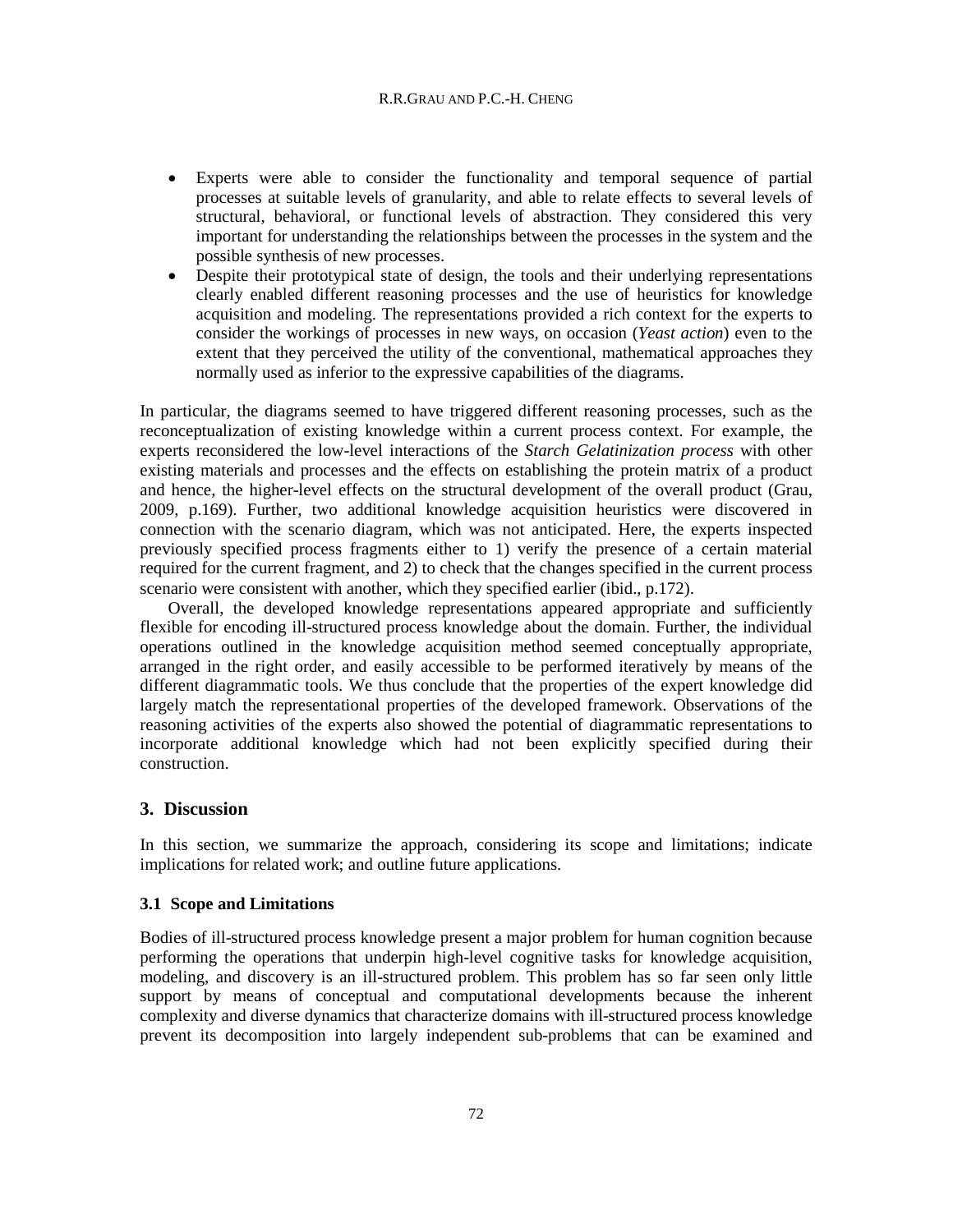analyzed individually. We contend that the support of high-level cognitive tasks in such domains requires a holistic approach that must embrace their inherent complexity and reflect this in the integration and representation of the heterogeneous knowledge involved, and also in the problem spaces and methods that need to be developed for performing systematic knowledge operations.

The approach described in this paper has delivered a conceptual synthesis of representations and tools integrated within a framework for the decomposition and representation of generic model entities and their temporal and spatial context; the building of model structures in a compositional fashion; and the creation of knowledge fragments, based on process scenarios, which encode significant structural, behavioral, and functional configurations, their properties, and related changes. The CMD SUITE software workbench presents a prototype for demonstrating a human-driven, interactive approach to knowledge acquisition in domains with ill-structured process knowledge. The system provides the means for the flexible specification of knowledge at different degrees of granularity and resolution which allows the construction of knowledge-rich model structures considering many levels of abstraction, and multiple perspectives.

In particular, the approach builds on a characterization of different classes of ill-structured process knowledge (CMD processes) and has defined general notations that exploit the expressive power and epistemic benefits of diagrams to integrate the various concepts, notations, and models related to the multiple scientific paradigms underpinning the knowledge in the domain. Different types of novel representations have been developed to work in concert, in order to handle knowledge about the structural, behavioral, and functional aspects of materials and processes, and represent this knowledge on multiple temporal and spatial scales.

The approach has also outlined an overarching problem space for performing knowledge acquisition tasks, considering the context of knowledge modeling and discovery as related highlevel tasks. The knowledge acquisition problem space comprises methods developed for recipe decomposition, heuristics for the identification of relevant process contexts, as well as the means for specifying and inspecting process fragments. The approach grants humans a high degree of control during the conduction of knowledge operations and allows these to be carried out in an iterative fashion, based on a system of structured, interactive representations and related methods and heuristics, which are embedded in an interactive software workbench.

The tools and the underlying framework were evaluated in a case study with industry experts, which provided many positive indicators for their utility in the target domain. It was found that the implemented methods were sufficient for the experts to provide detailed knowledge about manufacturing processes, identify complex relations between processes, and identify gaps in their current understanding based on the knowledge represented by the system. However, the development of more representations and methods is needed to extend the representational and computational capabilities of the system; for instance, to create better tools for the inspection and grouping of knowledge specified in individual process fragments to facilitate the exploration of higher-order facts and relations. For example, based on the current developments, higher-order representations can be developed that group process fragments when they 1) involve the same materials, 2) change similar properties, 3) share the same resources, 4) provide required inputs or outputs, respectively, 5) have components that share physical boundaries, 6) exist within the same temporal context. Further, the approach needs to be applied in additional domains and for different kinds of processes in order to further improve and evaluate its general applicability. While the designed diagrammatic representations may be applicable to various other domains, such as those which incrementally compound or decompose materials in the course of processes,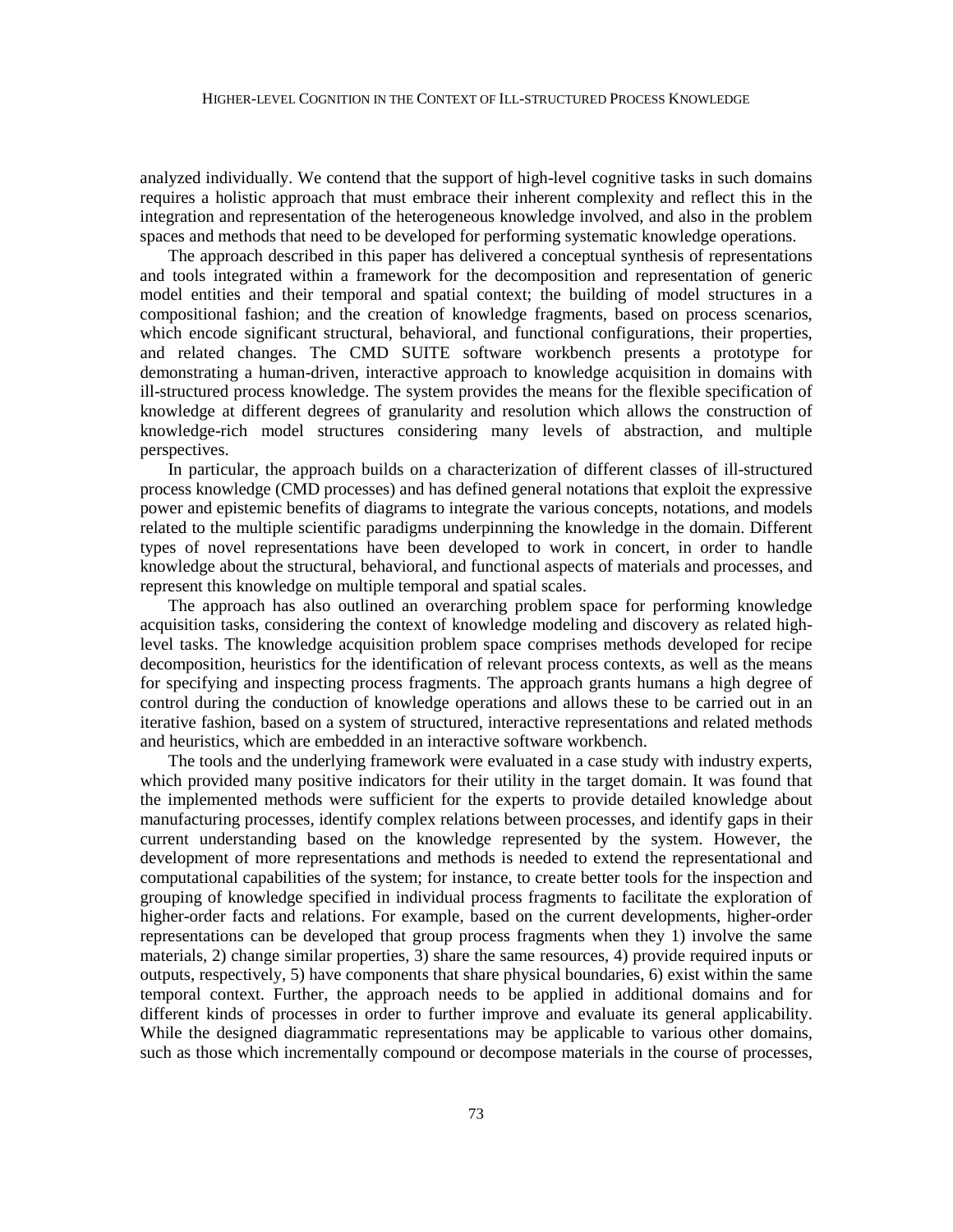their relevance may be limited in ill-structured process domains governed by slightly different conceptual dimensions. For instance, an integration of biological models based on regulatory signals will most likely require other representations to be developed.

Supporting high-level cognition for bodies of ill-structured process knowledge is a problem of tremendous scope and the capabilities of a single research program to develop comprehensive results are naturally limited. However, our characterization of the problem, the design of the representational system, the developed theoretical framework and the methods for knowledge acquisition, the software implementation, and the results of the first evaluation together present a first step towards the development of a more comprehensive approach to this important problem.

#### **3.2 Implications for Related Research and Future Applications**

The approach was informed by developments and results from many other scientific and technological areas, such as Cognitive Science and Artificial Intelligence, Computer Science, HCI, Information Visualization, Philosophy and History of Science, Knowledge Engineering, Process Modeling, and the Semantic Web.

For example, related work in Computational Scientific Discovery (e.g., Langley et al., 1987; Langley, 1998; Langley, 2000; Shrager, 2007) has been utilized and extended by the development of a problem space for the acquisition of ill-structured process knowledge. The approach facilitates the initial construction of process scenarios as partial states of a system of processes which may later be parameterized and explored with established methods of computational scientific discovery. In this respect, the approach also extends existing work in Knowledge Engineering because the developed methods do not require a complete specification of generic knowledge structures in order to be used at all. This is usually a prerequisite for the application of any established methods for knowledge acquisition in more well-structured domains (e.g., Schreiber et al., 1999; Noy, Ferguson, Musen, 2000). Further, the approach has demonstrated that the limitations imposed on domain experts by the use of logical or mathematical expressions can be reduced to prevent the occurrence of knowledge acquisition bottlenecks that have been observed with more rigid methods. The experts were able to use the diagrammatic representations to express and combine different kinds of knowledge more naturally, without the need to learn complex knowledge engineering syntax first. The approach also extends earlier work on diagrammatic knowledge acquisition (Cheng 1996, Cheng, Cupit & Shadbolt, 2001). The design of novel diagrammatic representations in this research program allowed for the 1) encoding of complex aspects of knowledge and 2) provision of knowledge-level interfaces through which human experts can express this knowledge. The approach has explored and adapted different concepts and ideas from qualitative and compositional modeling (e.g., Forbus, 1984; Falkenhainer & Forbus, 1991) in its design of a system of representations for the integration of heterogeneous process knowledge. The current range of work in Cognitive Science, HCI, and Information Visualization which studies the nature of diagrammatic representations typically compares existing notations, or designs new bespoke diagrams or graphical interfaces for wellstructured knowledge domains and problems (e.g., Blackwell and Green, 2003; Ranson and Cheng, 2005; Vicente and Rasmussen, 1992). Our approach differs in that it presents an attempt to develop general notations for a whole domain class that embrace its inherent complexity, specifically compositional product manufacturing processes in the current workbench prototype, and CMD processes more generally under the overall approach.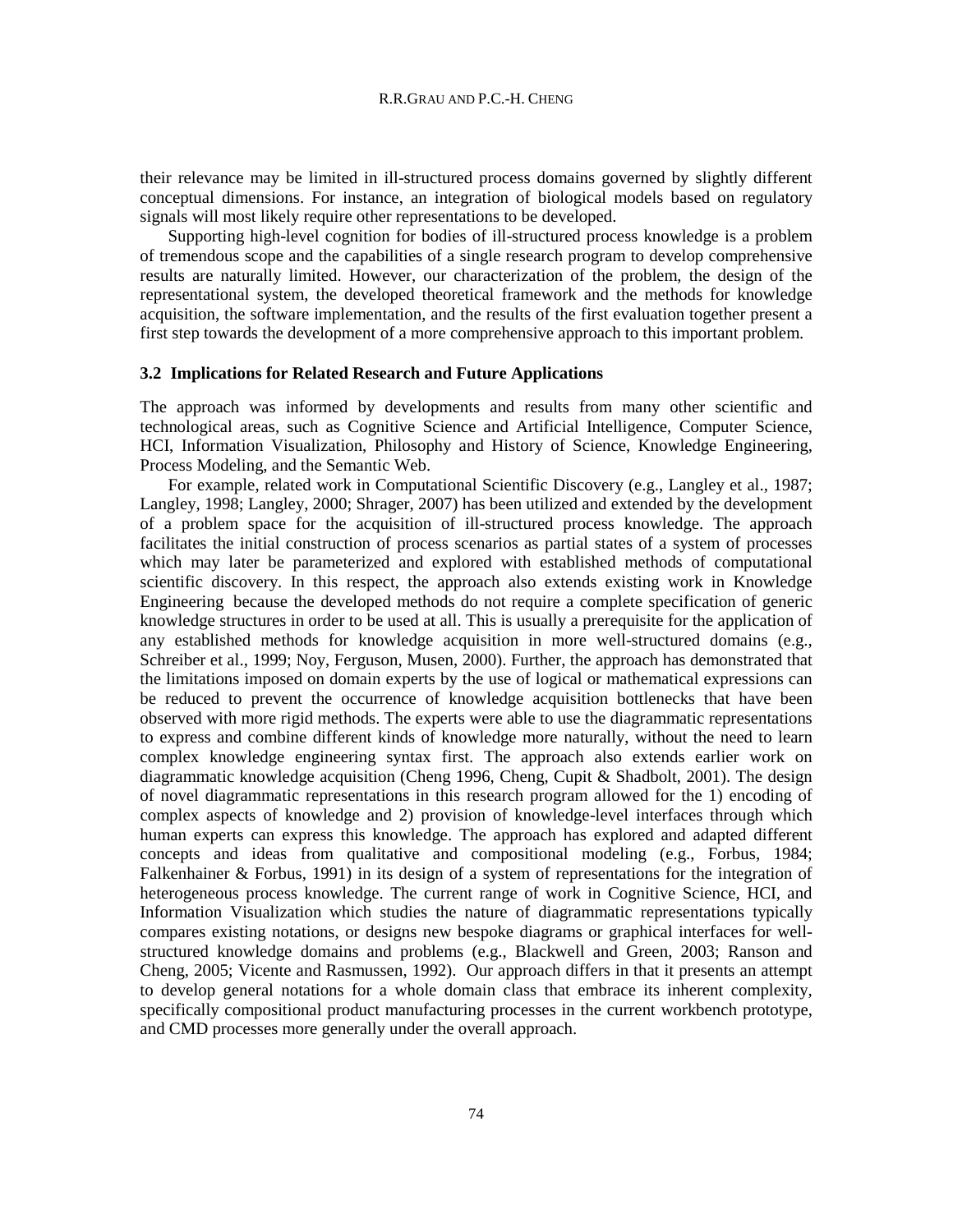Various scientific and industrial areas involve ill-structured process knowledge and may therefore benefit from a further development of this approach. In particular, this refers to domains that involve complex artifacts which do not originate from human design processes; collect large amounts of heterogeneous experimental data; or more generally, aim to incorporate existing knowledge and new insights into established theories and models of their domain. Applying the representations and methods of the approach to research on genome interaction, for instance, could support the capture of knowledge about protein interactions, the higher-level functions of protein clusters, and the development of heuristics for the identification of such interaction systems that may be of particular interest for closer study. Another application field may be drug discovery, which may benefit from the modeling of multi-scale effects of combined substances within human organisms. There are a range of applications in industry, as the framework provides a novel approach to production process modeling and product development and has a potential to yield entirely new classes of products for the latter. Industrial applications are likely to involve complex products where the interaction properties of product components and the dynamics of change during processing are currently not comprehensively understood, and where this has to be compensated for by using craft knowledge, experiential knowledge and the application of approximations instead of precise measures.

Encoding knowledge in *interactive diagrammatic knowledge-based systems* may provide new ways to represent, model and explore observational data and information that are difficult to interpret and relate to existing knowledge structures in their traditional notations. We think it likely that extending this approach will demonstrate the feasibility of such syntheses and challenge researchers to extend the scope of specific methods, and combine tools and methods into more powerful approaches in order to tackle interdisciplinary domains and the related problems that are currently difficult to address.

# **Acknowledgements**

The research described in this paper was funded by the EPSRC ICASE Food Processing Faraday Partnership with the Campden & Chorleywood Food Research Association (CCFRA), Chipping Campden, GL55 6LD, UK. Additional funding was provided by the European Commission (FP7, Ref: 261826). Expert knowledge for development and evaluation has been provided by the CCFRA and BakeTran Ltd., UK.

## **References**

- Bechtel, W., & Richardson, R.C., 1993. *Discovering complexity: decomposition and localization as strategies in scientific research*. Princeton University Press.
- Blackwell, A., & Green, T., 2003. Notational systems the Cognitive Dimensions of Notations Framework. In: Carroll, J. (Ed.), *HCI Models, Theories, and Frameworks: Toward an Interdisciplinary Science*. Morgan Kaufmann.
- Cheng, P.C.-H., 1996. Scientific discovery with law encoding diagrams. *Creativity Research Journal 9 (2/3)*, 145–162.
- Cheng, P.C.-H., Barone, R., 2007. Representing complex problems: A representational epistemic approach. In Jonassen, D.H. (Ed.), *Learning to Solve Complex Scientific Problems*. Lawrence Erlbaum Associates, Mahmah, N.J., pp. 97–130.

Cheng, P.C.-H., Cupit, J., & Shadbolt, N.R., 2001. Supporting diagrammatic knowledge